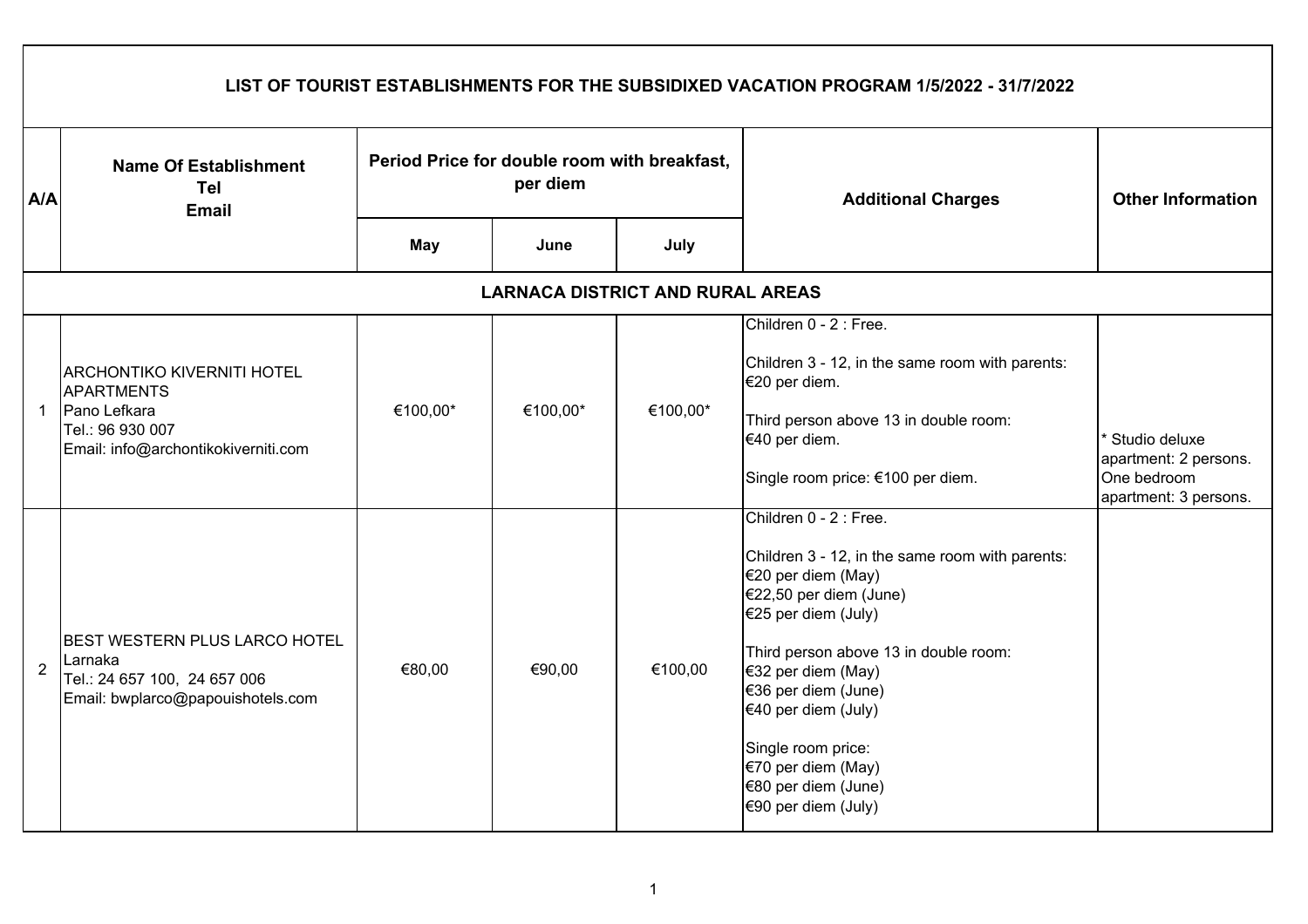| A/A | <b>Name Of Establishment</b><br>Tel<br><b>Email</b>                                                                           | Period Price for double room with breakfast,<br>per diem |                     |         | <b>Additional Charges</b>                                                                                                                                                                                                                                                   | <b>Other Information</b> |
|-----|-------------------------------------------------------------------------------------------------------------------------------|----------------------------------------------------------|---------------------|---------|-----------------------------------------------------------------------------------------------------------------------------------------------------------------------------------------------------------------------------------------------------------------------------|--------------------------|
|     |                                                                                                                               | May                                                      | June                | July    |                                                                                                                                                                                                                                                                             |                          |
| 3   | <b>CACTUS HOTEL</b><br>Larnaka<br>Tel.: 24 627 400, 99 620 802<br>Email: cactushotel@cytanet.com.cy                           | €54,00                                                   | €64,00              | €68,00  | Children 0 - 2 : Free.<br>Children 3 - 12, in the same room with parents:<br>1ο παιδί: Free<br>2nd child: €15 per diem.<br>Third person above 13 in double room:<br>€15 per diem.<br>Single room price:<br>€50 per diem (May)<br>€60 per diem (June)<br>€65 per diem (July) |                          |
| 4   | CHARALAMBOS HOLIDAY COTTAGE<br>(Traditional House/Apts)<br>Kalavasos<br>Tel.: 99 619 396<br>Email: avasiliou69@cytanet.com.cy | €75,00*                                                  | €75,00*             | €75,00* | Children 0 - 2 : Free.<br>Children 3 - 12, in the same room with parents:<br>€10 per diem.<br>Third person above 13 in double room:<br>€20 per diem.<br>Single room price: €75 per diem.                                                                                    | Double room.             |
| 5   | <b>FRANGIORGIO HOTEL</b><br>Larnaka<br>Tel.: 24 627 444<br>Email: info@frangiorgiohotel.com                                   | €70,00*                                                  | €70,00 <sup>*</sup> | €80,00* | Children 0 - 2 : Free.<br>Children 3 - 12, in the same room with parents:<br>€10 per diem.<br>Third person above 13 in double room:<br>€15 per diem.<br>Single room price:<br>€60 per diem (May and June)<br>€70 per diem (July)                                            | Standard room.           |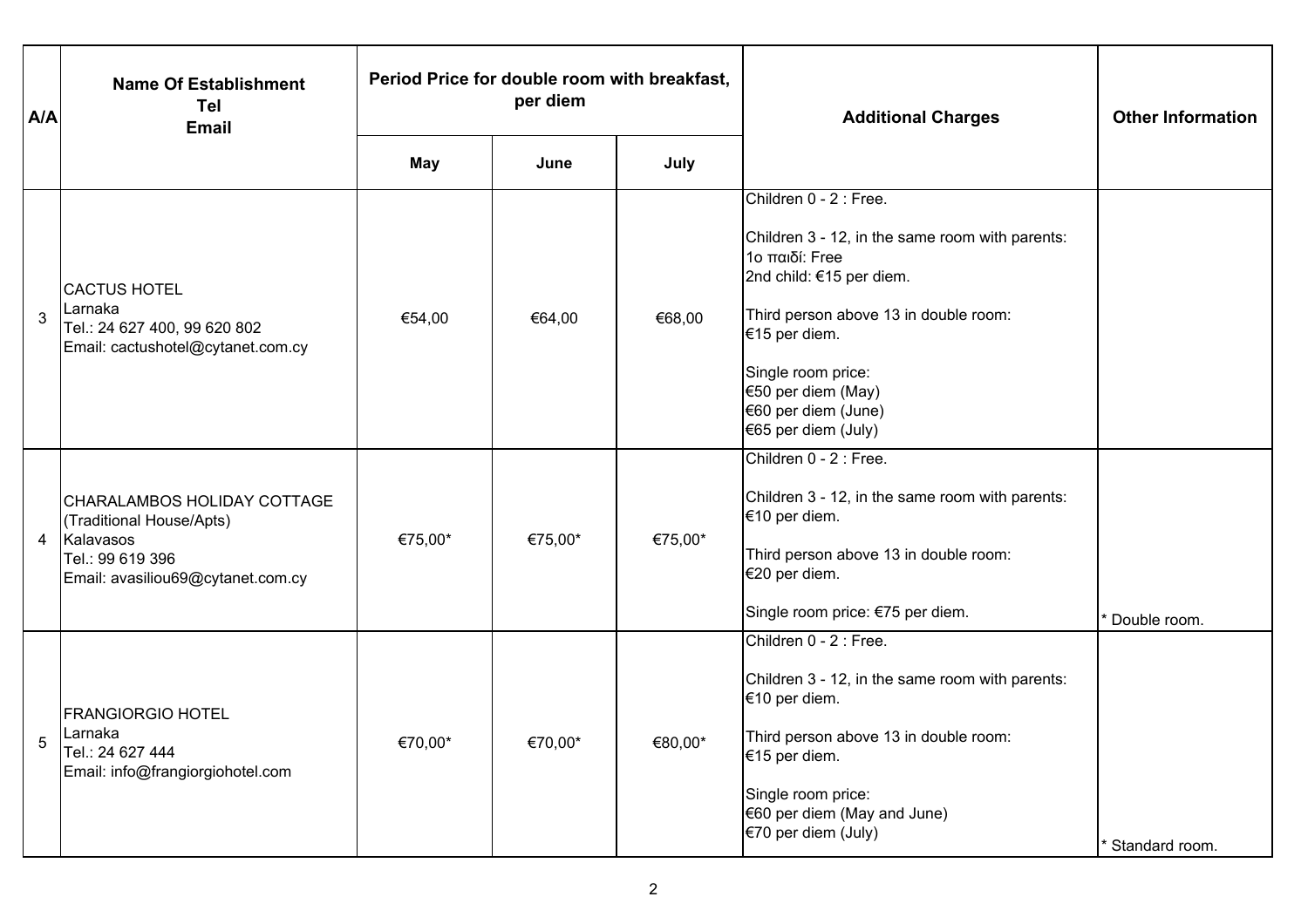| A/A            | <b>Name Of Establishment</b><br>Tel<br><b>Email</b>                                                   | Period Price for double room with breakfast,<br>per diem |         |         | <b>Additional Charges</b>                                                                                                                                                                                                          | <b>Other Information</b> |
|----------------|-------------------------------------------------------------------------------------------------------|----------------------------------------------------------|---------|---------|------------------------------------------------------------------------------------------------------------------------------------------------------------------------------------------------------------------------------------|--------------------------|
|                |                                                                                                       | May                                                      | June    | July    |                                                                                                                                                                                                                                    |                          |
| 6              | <b>HAI BOUTIQUE HOTEL</b><br>Larnaka<br>Tel.: 96 156 600, 24 658 100<br>Email: haiforowners@gmail.com | €65,00                                                   | €70,00  | €80,00  | Children 0 - 2 : Free.<br>Children 3 - 12, in the same room with parents:<br>€10 per diem.<br>Third person above 13 in double room:<br>€10 per diem.<br>Single room price: Double Room Price.                                      |                          |
| $\overline{7}$ | <b>HOTEL E</b><br>Pervolia<br>Tel.: 24 747 000<br>Email: reservations@hotel-e.com                     | €80,00*                                                  | €90,00* | €90,00* | Children 0 - 2 : Free.<br>Children 3 - 12, in the same room with parents:<br>€10 per diem.<br>Third person above 13 in double room:<br>€30 per diem.<br>Single room price:<br>€70 per diem (May)<br>$€80$ per diem (June and July) | * Inland view room.      |
| 8              | <b>LIVADHIOTIS CITY HOTEL</b><br>Larnaka<br>Tel.: 24 626 222<br>Email: info@livadhiotis.com           | €85,00*                                                  | €85,00* | €85,00* | Children 0 - 2 : Free.<br>Children 3 - 12, in the same room with parents:<br>€15 per diem.<br>Third person above 13 in double room:<br>€25 per diem.<br>Single room price: €65 per diem.                                           | Double room.             |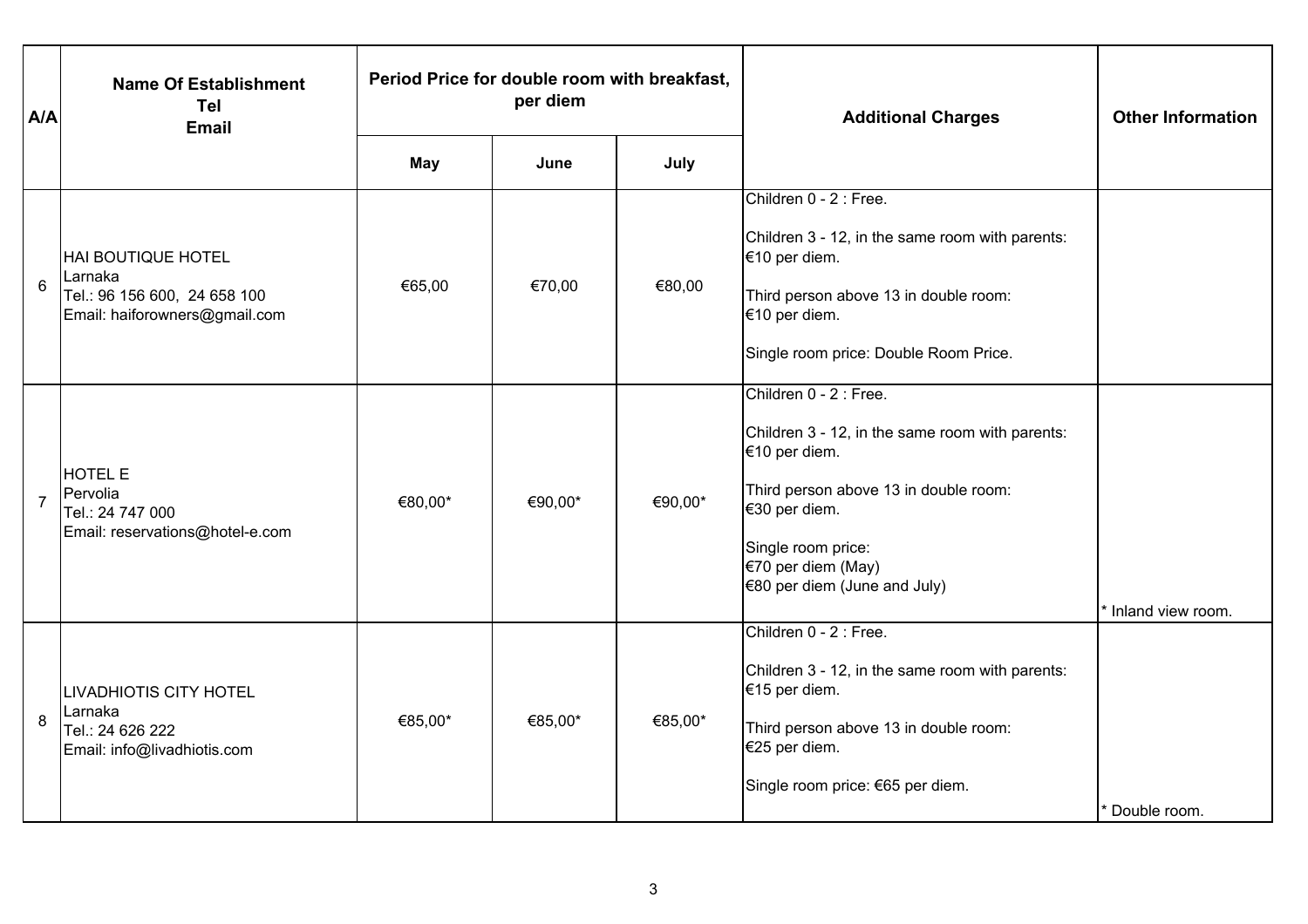| A/A | <b>Name Of Establishment</b><br>Tel<br><b>Email</b>                                                | Period Price for double room with breakfast,<br>per diem |          |          | <b>Additional Charges</b>                                                                                                                                                                                                                                                                                                                                  | <b>Other Information</b> |
|-----|----------------------------------------------------------------------------------------------------|----------------------------------------------------------|----------|----------|------------------------------------------------------------------------------------------------------------------------------------------------------------------------------------------------------------------------------------------------------------------------------------------------------------------------------------------------------------|--------------------------|
|     |                                                                                                    | May                                                      | June     | July     |                                                                                                                                                                                                                                                                                                                                                            |                          |
| 9   | QBIC CITY HOTEL<br>Larnaka<br>Tel.: 24 209 300<br>Email: info@qbichotel.com.cy                     | €100,00*                                                 | €100,00* | €100,00* | Children 0 - 2 : Free.<br>Children 3 - 12, in the same room with parents:<br>€30 per diem.<br>Third person above 13 in double room: N/A.<br>Single room price: €90 per diem.                                                                                                                                                                               |                          |
| 10  | <b>SANREMO HOTEL</b><br>Larnaka<br>Tel.: 24 657 100, 24 657 090<br>Email: sanremohotelcy@gmail.com | €50,00                                                   | €60,00   | €70,00   | Children 0 - 2 : Free.<br>Children 3 - 12, in the same room with parents:<br>€12,50 per diem (May)<br>€15 per diem (June)<br>€17,50 per diem (July)<br>Third person above 13 in double room:<br>€20 per diem (May)<br>€24 per diem (June)<br>€28 per diem (July)<br>Single room price:<br>€40 per diem (May)<br>€50 per diem (June)<br>€60 per diem (July) | Standard room.           |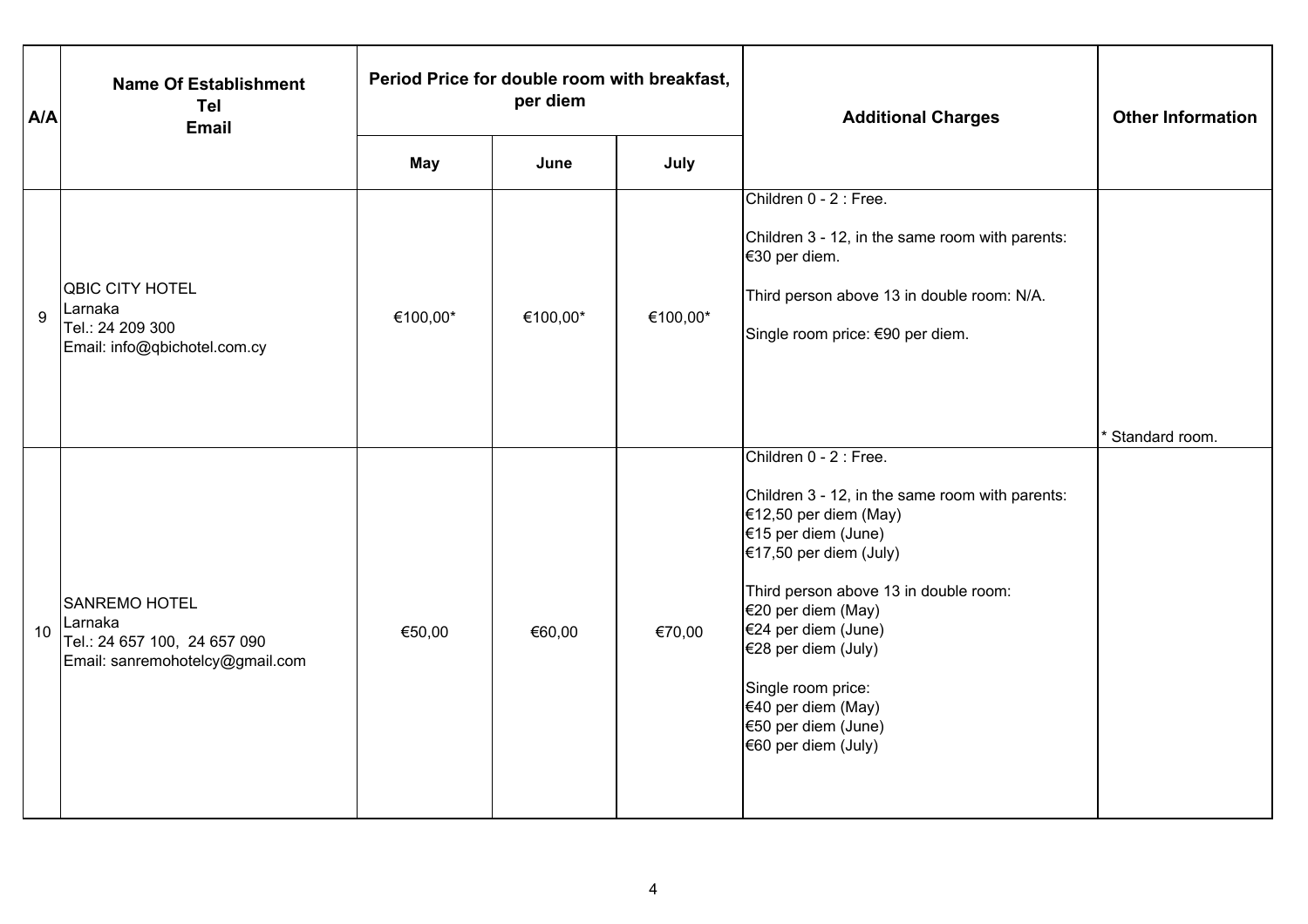| A/A | <b>Name Of Establishment</b><br>Tel<br><b>Email</b>                                                                            | Period Price for double room with breakfast,<br>per diem |         |          | <b>Additional Charges</b>                                                                                                                                                                                                                      | <b>Other Information</b>                   |
|-----|--------------------------------------------------------------------------------------------------------------------------------|----------------------------------------------------------|---------|----------|------------------------------------------------------------------------------------------------------------------------------------------------------------------------------------------------------------------------------------------------|--------------------------------------------|
|     |                                                                                                                                | May                                                      | June    | July     |                                                                                                                                                                                                                                                |                                            |
| 11  | <b>SENTIDO SANDY BEACH HOTEL</b><br>Pyla<br>Tel.: 24 646 333<br>Email: info@sandybeachhotel.com.cy                             | €80,00*                                                  | €90,00* | €100,00* | Children 0 - 2 : Free.<br>Children 3 - 12, in the same room with parents:<br>€15 per diem.<br>Third person above 13 in double room:<br>€35 per diem.<br>Single room price:<br>€72 per diem (May)<br>€81 per diem (June)<br>€90 per diem (July) | Standard room.                             |
|     | <b>STRATOS ART DECO HOUSE</b><br>(Traditional House/Apts)<br>12 Kalavasos<br>Tel.: 99 104 208<br>Email: stratoshouse@gmail.com |                                                          | €80,00* | €80,00*  | Children 0 - 2 : Free.<br>Children 3 - 12, in the same room with parents:<br>Free.<br>Third person above 13 in double room:<br>€10 per diem.<br>Single room price: N/A.                                                                        | Suites with separate<br>kitchen.           |
| 13  | <b>SVELTOS HOTEL</b><br>Oroklini<br>Tel.: 24 824 900<br>Email: k.christofi@sveltoshotel.com                                    | €90,00*                                                  | €90,00* | €100,00* | Children 0 - 2 : Free.<br>Children 3 - 12, in the same room with parents:<br>€14 per diem.<br>Third person above 13 in double room:<br>€30 per diem.<br>Single room price:<br>$€67$ per diem (May and June)<br>€76 per diem (July)             | Superior inland view<br>room with balcony. |